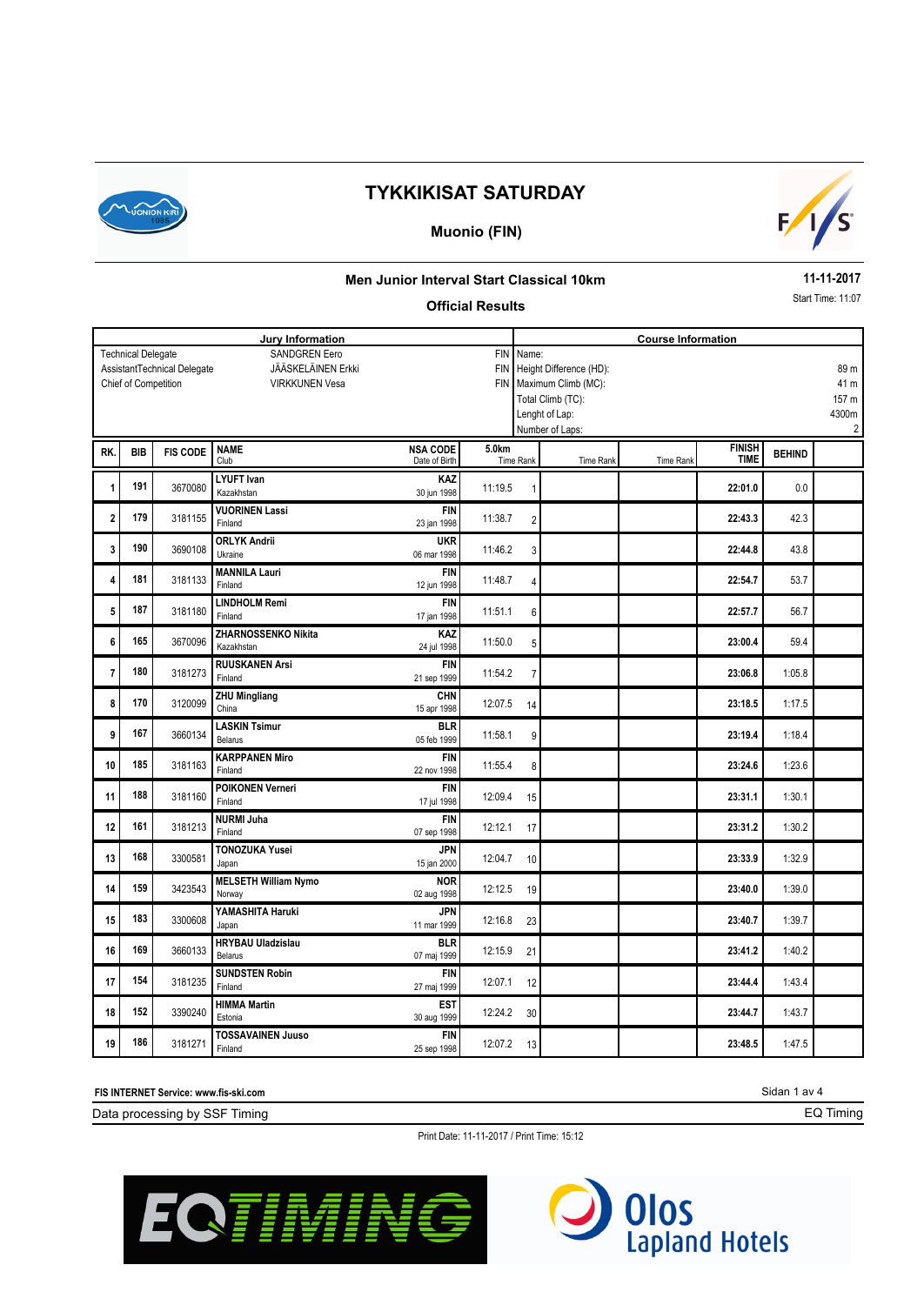

#### **Muonio (FIN)**



### **Men Junior Interval Start Classical 10km**

### **Official Results**

**11-11-2017** Start Time: 11:07

| RK. | <b>BIB</b> | <b>FIS CODE</b> | <b>NAME</b><br>Club                       | <b>NSA CODE</b><br>Date of Birth | 5.0km<br>Time Rank | Time Rank | Time Rank | <b>FINISH</b><br><b>TIME</b> | <b>BEHIND</b> |  |
|-----|------------|-----------------|-------------------------------------------|----------------------------------|--------------------|-----------|-----------|------------------------------|---------------|--|
| 20  | 135        | 3670127         | <b>MOSKALENKO Nikita</b><br>Kazakhstan    | KAZ<br>03 jan 1998               | 12:19.7<br>25      |           |           | 23:49.2                      | 1:48.2        |  |
| 21  | 174        | 3181284         | <b>HOKKA Oskari</b><br>Finland            | <b>FIN</b><br>30 jun 1999        | 12:06.0<br>11      |           |           | 23:50.0                      | 1:49.0        |  |
| 22  | 164        | 3423687         | <b>NOVSTAD Sigve Bornoe</b><br>Norway     | <b>NOR</b><br>17 jun 1999        | 12:20.2<br>26      |           |           | 23:51.1                      | 1:50.1        |  |
| 23  | 176        | 3690111         | <b>KOSTRUBA Yan</b><br>Ukraine            | <b>UKR</b><br>18 jul 1999        | 12:14.5<br>20      |           |           | 23:53.9                      | 1:52.9        |  |
| 24  | 150        | 3390241         | <b>VAHER Risto</b><br>Estonia             | <b>EST</b><br>23 dec 1998        | 12:17.4<br>24      |           |           | 23:55.2                      | 1:54.2        |  |
| 25  | 177        | 3423544         | <b>MOEN Sivert</b><br>Norway              | <b>NOR</b><br>04 maj 1998        | 12:12.3<br>18      |           |           | 23:55.9                      | 1:54.9        |  |
| 26  | 136        | 3300674         | YUMOTO Koya<br>Japan                      | JPN<br>13 sep 2001               | 12:16.1<br>22      |           |           | 23:57.0                      | 1:56.0        |  |
| 27  | 175        | 3390228         | <b>RATT Alvar</b><br>Estonia              | <b>EST</b><br>30 jan 1998        | 12:22.5<br>29      |           |           | 23:57.4                      | 1:56.4        |  |
| 28  | 157        | 3390207         | <b>ROOS Henri</b><br>Estonia              | EST<br>14 jul 1998               | 12:21.9<br>28      |           |           | 24:01.2                      | 2:00.2        |  |
| 29  | 173        | 3390224         | <b>KARRI Kaarel</b><br>Estonia            | <b>EST</b><br>12 apr 1998        | 12:25.7<br>31      |           |           | 24:03.0                      | 2:02.0        |  |
| 30  | 163        | 3181168         | <b>LANTTA Matias</b><br>Finland           | <b>FIN</b><br>24 feb 1998        | 12:21.9<br>27      |           |           | 24:03.4                      | 2:02.4        |  |
| 31  | 160        | 3181170         | <b>SUNDQVIST Benjamin</b><br>Finland      | <b>FIN</b><br>16 apr 1998        | 12:35.0<br>35      |           |           | 24:07.7                      | 2:06.7        |  |
| 32  | 158        | 3390234         | <b>KALEV Christopher</b><br>Estonia       | <b>EST</b><br>06 jul 1999        | 12:39.8<br>38      |           |           | 24:10.2                      | 2:09.2        |  |
| 33  | 184        | 3300536         | OTAKI Hyuga<br>Japan                      | <b>JPN</b><br>25 okt 1998        | 12:11.8<br>16      |           |           | 24:22.3                      | 2:21.3        |  |
| 34  | 146        | 3181374         | <b>VUORRE Viljami</b><br>Finland          | <b>FIN</b><br>23 maj 2000        | 12:27.0<br>32      |           |           | 24:25.1                      | 2:24.1        |  |
| 35  | 142        | 3670154         | <b>TERENTYEV IIya</b><br>Kazakhstan       | KAZ<br>07 mar 1999               | 12:37.2<br>36      |           |           | 24:33.7                      | 2:32.7        |  |
| 36  | 137        | 3120110         | <b>ZHANG Chunyu</b><br>China              | CHN<br>05 mar 1995               | 12:33.1<br>34      |           |           | 24:37.1                      | 2:36.1        |  |
| 37  | 153        | 3181225         | <b>PESOLA Tuure</b><br>Finland            | <b>FIN</b><br>20 maj 1999        | 12:38.2<br>37      |           |           | 24:43.9                      | 2:42.9        |  |
| 38  | 156        | 3423412         | <b>ANDREASSEN Einar Mikal</b><br>Norway   | <b>NOR</b><br>03 jul 1998        | 12:49.9<br>41      |           |           | 24:50.4                      | 2:49.4        |  |
| 39  | 155        | 3423416         | <b>ENGEN Sigurd Arne brones</b><br>Norway | <b>NOR</b><br>20 jun 1998        | 12:40.1<br>39      |           |           | 24:52.1                      | 2:51.1        |  |
| 40  | 141        | 3181384         | <b>AUREN Axel</b><br>Finland              | <b>FIN</b><br>23 feb 1999        | 12:30.9<br>33      |           |           | 24:54.3                      | 2:53.3        |  |
| 41  | 151        | 3181266         | <b>SVARTSJO Alex</b><br>Finland           | <b>FIN</b><br>09 aug 1999        | 12:44.0<br>40      |           |           | 25:03.9                      | 3:02.9        |  |
| 42  | 147        | 3390246         | <b>VAHK Vane</b><br>Estonia               | <b>EST</b><br>11 feb 2000        | 12:53.8<br>42      |           |           | 25:09.4                      | 3:08.4        |  |

**FIS INTERNET Service: www.fis-ski.com**

Data processing by SSF Timing

Print Date: 11-11-2017 / Print Time: 15:12





Sidan 2 av 4

EQ Timing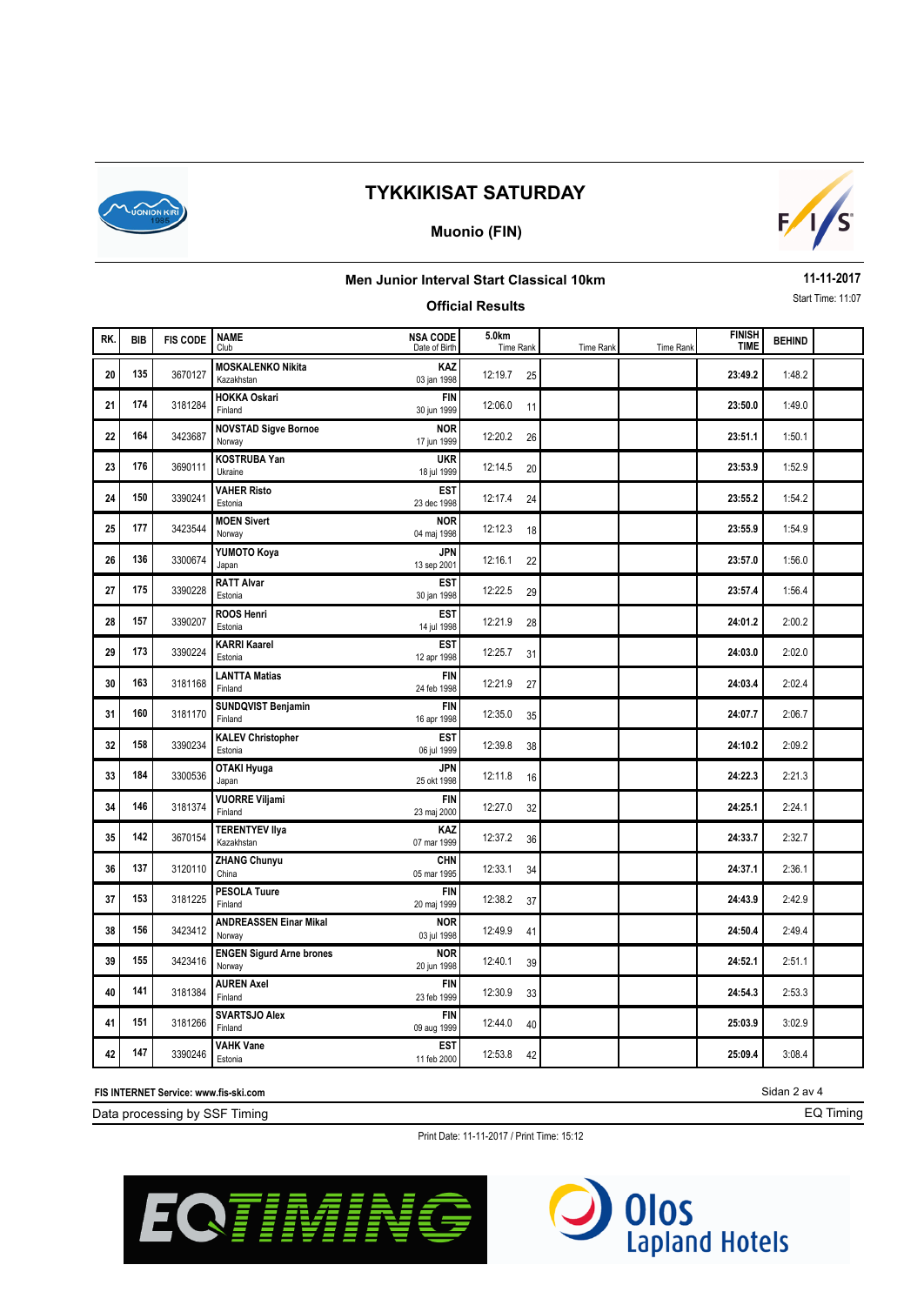

### **Muonio (FIN)**



### **Men Junior Interval Start Classical 10km**

### **Official Results**

**11-11-2017** Start Time: 11:07

| RK. | <b>BIB</b>     | <b>FIS CODE</b> | <b>NAME</b><br>Club                   | <b>NSA CODE</b><br>Date of Birth | 5.0km<br><b>Time Rank</b> | Time Rank | Time Rank | <b>FINISH</b><br><b>TIME</b> | <b>BEHIND</b> |  |
|-----|----------------|-----------------|---------------------------------------|----------------------------------|---------------------------|-----------|-----------|------------------------------|---------------|--|
| 43  | 145            | 3181292         | <b>JOENPERA Visa</b><br>Finland       | <b>FIN</b><br>04 okt 1999        | 12:57.9<br>43             |           |           | 25:12.8                      | 3:11.8        |  |
| 44  | 148            | 3181205         | <b>SUNDSTROM Niklas</b><br>Finland    | <b>FIN</b><br>19 jan 1998        | 13:07.8<br>45             |           |           | 25:29.1                      | 3:28.1        |  |
| 45  | 172            | 3090122         | <b>PENCHEV Martin</b><br>Bulgaria     | <b>BUL</b><br>21 dec 1998        | 13:11.6<br>46             |           |           | 25:36.3                      | 3:35.3        |  |
| 46  | 166            | 3090118         | <b>VIYACHEV Nikolay</b><br>Bulgaria   | <b>BUL</b><br>08 aug 1998        | 13:14.6<br>47             |           |           | 25:57.9                      | 3:56.9        |  |
| 47  | 171            | 3090120         | <b>OGNYANOV Simeon</b><br>Bulgaria    | <b>BUL</b><br>12 apr 1999        | 12:59.5<br>44             |           |           | 26:04.9                      | 4:03.9        |  |
| 48  | 143            | 3181359         | <b>HELKAMA Niilo</b><br>Finland       | <b>FIN</b><br>28 sep 2000        | 13:36.2<br>49             |           |           | 26:12.8                      | 4:11.8        |  |
| 49  | 144            | 3181236         | <b>DAMLIN Anton</b><br>Finland        | <b>FIN</b><br>03 aug 1999        | 13:29.4<br>48             |           |           | 26:13.8                      | 4:12.8        |  |
| 50  | 138            | 3181430         | RYTKY Antti-Olavi<br>Finland          | <b>FIN</b><br>28 jul 2001        | 14:08.3<br>50             |           |           | 27:30.5                      | 5:29.5        |  |
| 51  | 139<br>3720020 |                 | TSEREN-OCHIR Adiyajargal<br>Mongolia  | <b>MGL</b><br>18 feb 2000        | 15:07.1<br>51             |           |           | 29:10.8                      | 7:09.8        |  |
|     | Did not start  |                 |                                       |                                  |                           |           |           |                              |               |  |
|     | 140            | 3181415         | <b>MANNILA Eero</b><br>Finland        | <b>FIN</b><br>23 feb 2001        |                           |           |           |                              |               |  |
|     | 3181250<br>149 |                 | <b>MINKKINEN Miro</b><br>Finland      | <b>FIN</b><br>18 apr 1999        |                           |           |           |                              |               |  |
|     | 3670150<br>162 |                 | <b>GRIDIN Nikita</b><br>Kazakhstan    | KAZ<br>01 mar 2000               |                           |           |           |                              |               |  |
|     | 178            |                 | 3740072 MIKAYELYAN Mikayel<br>Armenia | <b>ARM</b><br>10 jul 1999        |                           |           |           |                              |               |  |
|     | 182            | 3181161         | <b>PIRNESKOSKI Santeri</b><br>Finland | <b>FIN</b><br>11 jun 1998        |                           |           |           |                              |               |  |
|     | 189            |                 | 3670114 MUKHIN Alexandr               | KAZ                              |                           |           |           |                              |               |  |

28 jul 1998

**FIS INTERNET Service: www.fis-ski.com**

Kazakhstan

Data processing by SSF Timing

Sidan 3 av 4

EQ Timing

Print Date: 11-11-2017 / Print Time: 15:12